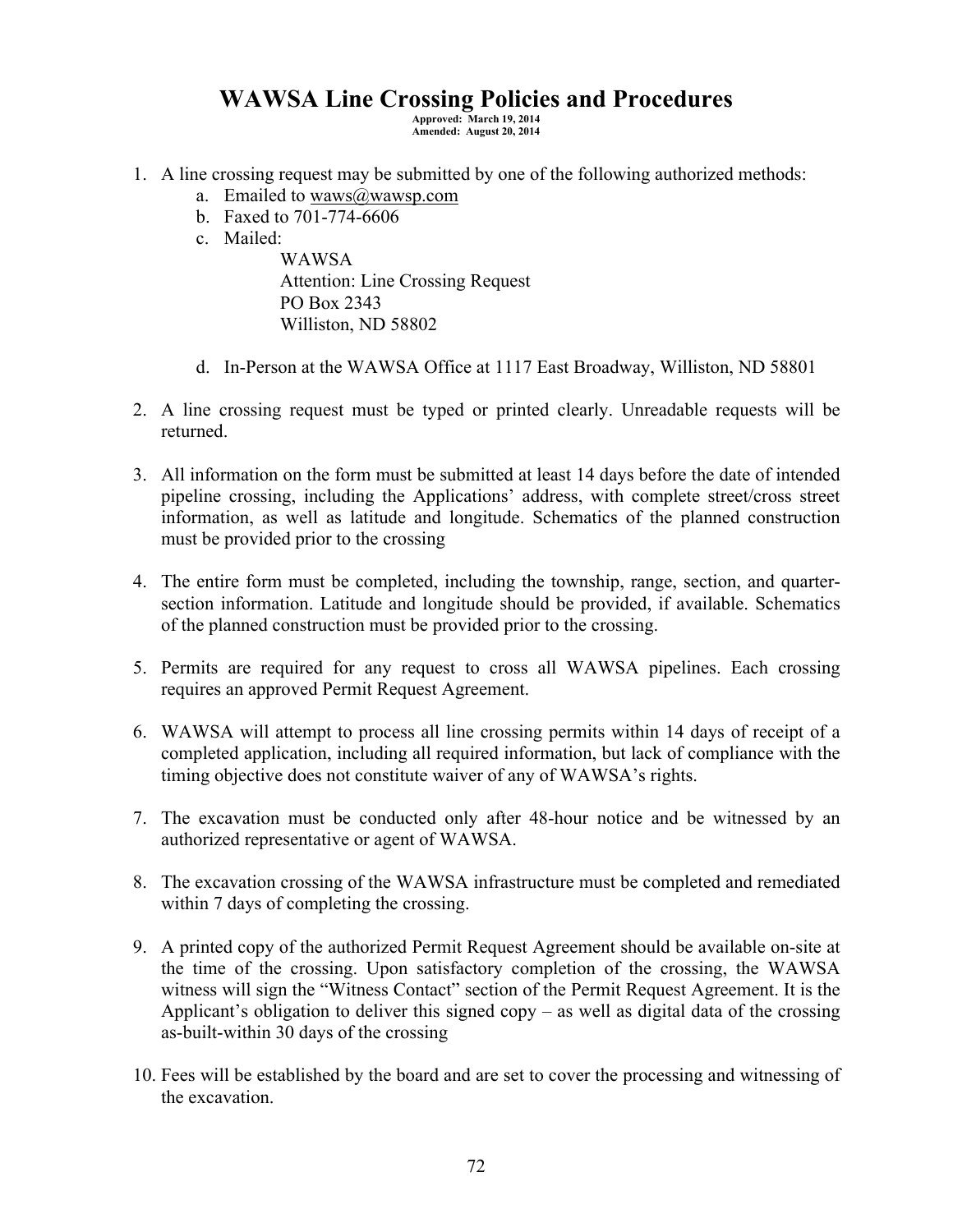- 11. The applicant is required to expose the transmission line to verify depth and location. The excavation process must be done using a hydrovac.
- 12. Any utility crossing easements will be made subject to the superior right-of-way held by WAWSA.
- 13. In the case of damage to the WAWSA infrastructure, the Applicant will take immediate action to notify WAWSA and the appropriate authorities.
- 14. The applicant will pay the costs to repair and/or replace any WAWSA infrastructure damaged by the crossing. The applicant will indemnify and hold WAWSA harmless for any third-party claims brought against WAWSA for personal injury or property damage arising in any way from the Applicant's installation and use of a granted permit.
- 15. Applicant understands that obtaining this Permit does not relieve Applicant from otherwise complying with the requirements of the North Dakota One-Call Excavation Notice System.
- 16. The WAWSA board has set a \$500 processing permitting fee. In addition to the permitting fee crossings also requires a \$1,000 fee to cover witnessing costs. If the actual cost of having a witness on site is more than \$1,000, the actual cost of that witness will be assessed. WAWSA will charge witness fees in accordance with the rate schedule in effect at that time.
- 17. Each pipeline or other underground utility infrastructure crossing is required to follow this process.
- 18. Any infrastructure put in place by Applicant across a WAWSA pipeline and easement alignment recognizes and agrees that Applicant's use of the easement property is subordinate and secondary to WAWSA's superior easement. The applicant will not disturb or interfere in any way with WAWSA's intended use of its easement for its purposes, nor will it inhibit WAWSA from repairing, maintaining, or replacing any part of WAWSA's line within the easement.
- 19. When crossing a WAWSA line, the infrastructure must cross WAWSA lines at as close to a 90-degree angle as possible.
- 20. When crossing a WAWSA line at a depth greater than 42 inches, the infrastructure must be bored if possible and must be located at least 4 feet under the WAWSA pipeline.
- 21. There can be no air release valves or other appurtenances located within the WAWSA easement corridor.
- 22. If the Applicant does not provide adequate notice for WAWSA to arrange for a witness, Applicant may be imposed a civil penalty of \$5000 and/or responsible for the costs of uncovering the infrastructure so that an appropriate inspection can be done by a WAWSA representative. Failure to apply for a permit may, at WAWSA's discretion, result in one or more of the following: (1) an order to remove the Applicant's infrastructure, (2) an order for an appropriate inspector to arrange to uncover the line and inspect it at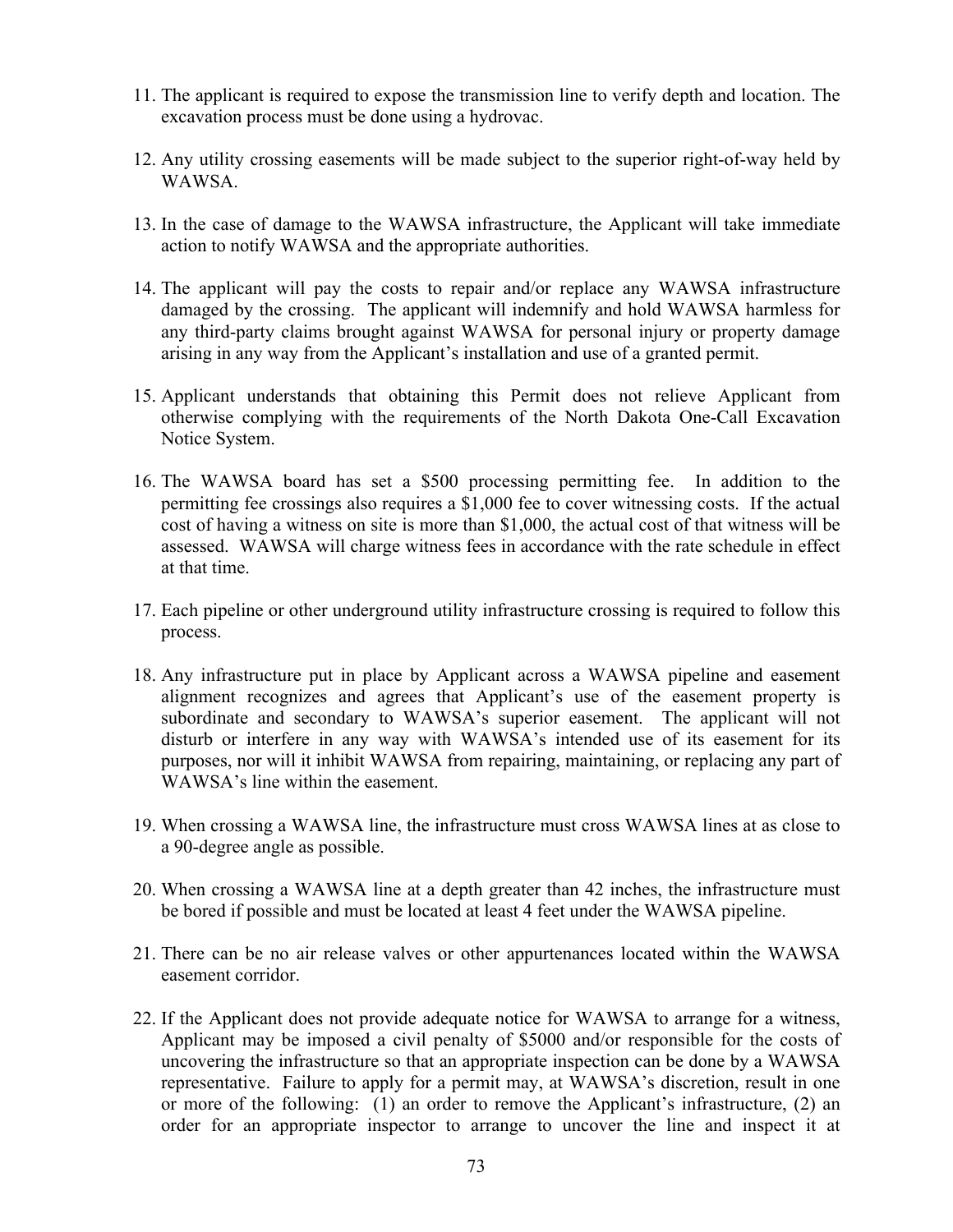Applicant's cost, (3) imposition of a civil penalty of \$5000 for failure to apply for a permit; (4) criminal charges, and/or (5) all other remedies allowed by law.

Approved: May 16, 2019 Amended: November 18, 2021